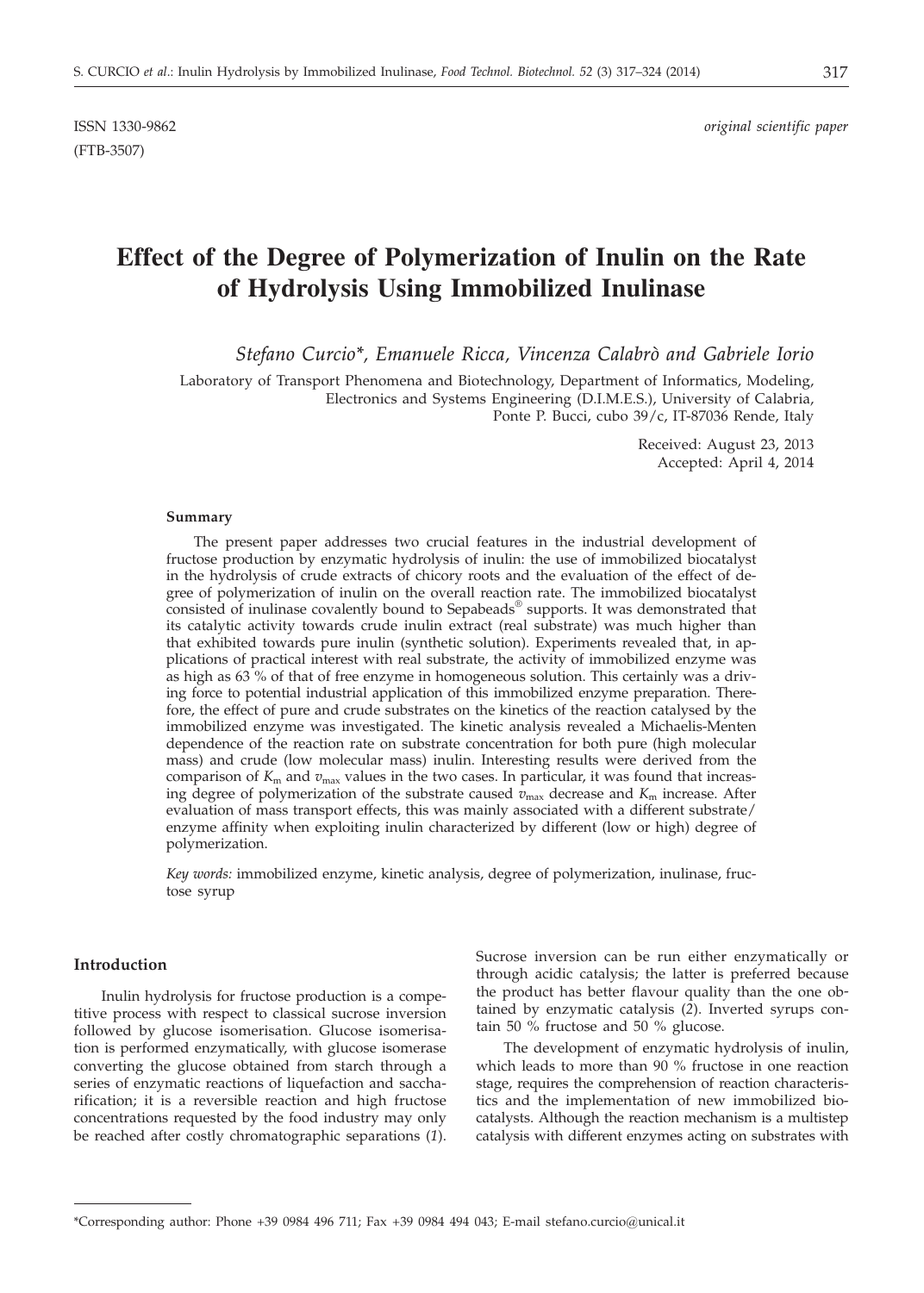different characteristics, it has been proved that, without appreciable errors, the reaction can be described by Michaelis-Menten kinetics (*3*) and no substrate or product inhibition exists (*4*). The maximum activity of inulinases from different microbial sources is observed at a temperature of 60  $\degree$ C (5–7), but a thermal optimization is advisable so as to gain the activity of enzyme without compromising its stability (*8*). Based on this, inulinase- -catalysed inulin hydrolysis is feasible, with no particular hurdles for the process implementation. As a matter of fact, many applications of immobilized inulinases have been proposed in the literature in order to provide an even more efficient process. Inulinase was successfully immobilized on Amino-Cellulofine (*9*); more recently, an enzymatic membrane reactor has been proposed (*10*). A packed bed reactor with immobilized inulinases was tested, as well (*6*). However, in these works, reaction efficiency was tested on pure (reagent grade) inulin, while in the development of a new immobilized biocatalyst it is crucial to test catalytic efficiency with respect to crude materials, such as those that would be likely used in real processes. In this direction, Wenling *et al.* (*11*) proposed the immobilization of inulinase on macroporous beads and tested the catalyst on inulin extracts from Jerusalem artichoke dry powder.

In the present paper, different inulin extracts were obtained as a result of different extraction conditions applied to different chicory root samples. Then, the activity of inulinase, immobilized on Sepabeads® (*12*), towards different extracts was tested in order to evaluate its performance as a potential industrial preparation and to put in evidence relevant aspects of hydrolysis of crude inulin extracts. In particular, the effect of the degree of polymerization (DP) on the observed reaction rate in terms of mass transport and enzyme-substrate affinity was investigated on an experimental and a theoretical basis. This could be useful for activity tests of future immobilized enzymes and for fructose production process optimization.

### **Theory**

The degree of polymerization of inulin may affect the reaction rates of immobilized enzymes because of both mass transport resistance, for the estimation of which it is necessary to account for the dependence of diffusion coefficient on inulin molecular mass, and kinetic performance, related to enzyme-substrate affinity. From a theoretical point of view, the kinetic effect can be evaluated only after isolating mass transport contribution from the observed reaction rate. Mass transport effects can be independently evaluated on the basis of fundamental calculations. Since the enzyme, in this case, is immobilized only on the external surface of spherical particles, all mass transport effects could be measured by a mass transport coefficient  $k_c$ , defined as the proportionality factor between inulin mass flux and a driving force expressed as inulin concentration difference. Such coefficient depends on the operating conditions according to a general correlation relating Sherwood number:

$$
Sh = \frac{k_c D}{D_{AB}} \tag{1/}
$$

to Reynolds number:

$$
Re = \frac{\rho v D}{\mu} \tag{2}
$$

and Schmidt number:

$$
Sc = \frac{\mu}{\rho D_{AB}} \tag{3/}
$$

where  $k_c$  is mass transport coefficient,  $D$  is diameter of immobilized biocatalyst,  $D_{AB}$  is the diffusion coefficient of inulin in water,  $\mu$  is solution viscosity and  $\rho$  is solution density.

In well mixed systems, Sherwood number can be expressed as a function of both Reynolds and Schmidt numbers according to a power law relationship:

$$
Sh = a \cdot Re^b \cdot Sc^c \qquad \qquad \text{/4/}
$$

where a, b, and c are semi-empirical coefficients.

In agitated vessels, the typical value of the exponent c is 1/3 (*13*–*15*). If mixing conditions and physical properties of the solution are unchanged, Sh and Sc definitions and Eq. 4 imply that:

$$
\frac{k_c D}{D_{AB}} \propto \left(\frac{\mu}{\rho D_{AB}}\right)^{1/3} \tag{5/}
$$

This means that mass transport coefficient  $k_c$  is proportional to  $D_{AB}^{2/3}$ :

$$
k_c \propto D_{AB}^{2/3} \tag{6/}
$$

 $D_{AB}$  is typically related to solute molecular mass  $(M_r)$ through a –0.6 power:

$$
D_{AB} \propto M_{\rm r}^{-0.6} \tag{7/}
$$

as in the case of Wilke-Chang relationship where, indeed, –0.6 exponent refers to molar volume, rather than *M*<sup>r</sup> (*15*), as well as in the case of diffusion of linear polymers (*16*).

From Eqs. 6 and 7 it can be concluded that:

$$
k_{\rm c} \propto M_{\rm r}^{-0.4} \tag{8/}
$$

Thus, the dependence of  $k_c$  on  $M_r$  and, therefore, the effect of DP on mass transport were established.

The kinetic effect of different DPs in terms of enzyme-substrate affinity, instead, was evaluated by comparison of Michaelis constant  $(K<sub>m</sub>)$  values when substrates with different DPs were adopted.

# **Materials and Methods**

#### *Materials*

Inulin extracts were obtained from *Cichorium intybus* L. var. Orchies according to the procedure described in the Methods section; chicory roots were kindly provided by Florimond-Desprez, Cappelle-en-Pevele, France. Reagent grade inulin used for comparison was purchased from Sigma (product code I2255, inulin from chicory, Sigma-Aldrich, Milan, Italy). The enzyme was a commercial mixture of exo- and endo-inulinases (Fructozyme L<sup>TM</sup>, kindly supplied by Novozymes, Bagsværd, Denmark), with invertase activity. It was used as soluble enzyme or immobilized on solid supports. Supports for immobilization were Sepabeads® EC-HA403 (amino func-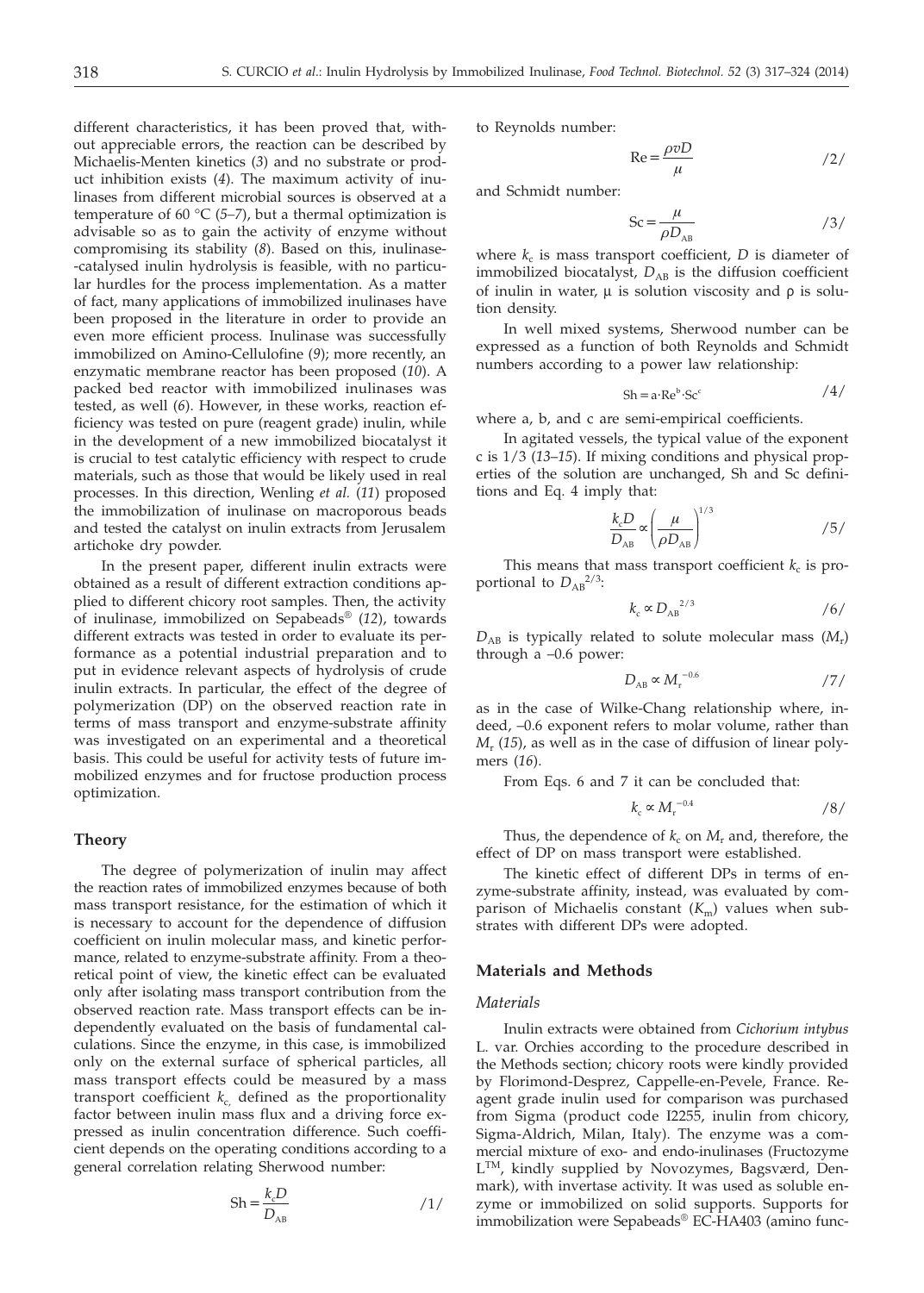tionalization), kindly supplied by Mitsubishi Resindion, Binasco, Italy.

Standard tests of enzymatic activity were run under the following conditions: pure inulin at initial inulin concentration,  $S_0$ , equal to 10 g/L, T=323.15 K (50 °C), pH=5.0, reaction time 30 min. Soluble and immobilized enzyme activities were 109 and 43 U per mg of protein, respectively.

# *Extraction of inulin from fresh chicory roots*

Inulin was extracted from fresh roots of chicory during September and November harvest of 2008. Roots were washed and peeled. Afterwards, in order to obtain random samples and avoid differences that could be the result of using different sizes of roots, a number of roots was cut into pieces and placed into distilled water, where extraction took place at a temperature of 318.15 K (40 °C). After a fixed extraction time of 4 h, samples of 5 mL were collected for characterization until extraction equilibrium was reached. Different root/water mass ratios were adopted in order to obtain extracts with different characteristics, namely 50, 100 and 200 g/L (grams of roots per litre of water).

# *Extract characterization*

Extract characterization concerns the determination of inulin concentration in the extracts and average degree of polymerization (DP) of inulin; these determinations rely on the evaluation of fructose and glucose obtained from acidic hydrolysis of inulin. Samples of 5 mL collected from the extraction step were centrifuged at 5300 rpm for 5 min. A volume of 1 mL of supernatant was immediately analysed to determine fructose and glucose concentration in the extracts as free sugars, hereafter referred to as  $F_f$  and  $G_f$ , respectively. The remaining supernatant containing inulin was hydrolysed to fructose and glucose by means of complete acidic hydrolysis; the conditions of hydrolysis were: pH=1.5 (by the addition of HCl), temperature 353.15 K (80 $\degree$ C), time of hydrolysis 2 h. After complete acidic hydrolysis, samples were immediately analysed to evaluate total fructose and glucose concentrations  $(F_t$  and  $G_t$ ). Concentrations of fructose and glucose derived from inulin  $(F<sub>i</sub>$  and  $G_i$ ) were obtained as differences:

and

$$
F_i = (F_t - F_f) \tag{9}
$$

$$
G_i = (G_i - G_i) \tag{10}
$$

DP of inulin was evaluated as  $F_i/G_i$  and inulin concentration as follows:

$$
S=0.9 \cdot F_i + G_i \tag{11/}
$$

where concentrations are expressed on a mass basis, but the proposed relationship accounts for molar stoichiometry as explained by Ricca *et al.* (*3*). Extractions were considered at their equilibrium when inulin concentration *vs.* time of extraction reached a plateau.

#### *Enzyme immobilization*

The immobilization procedure relies on covalent binding of inulinases on amino supports. It was described in detail in a previous paper (*12*).

#### *Reaction tests*

Tests were carried out in a batch stirred system (Applikon, Delft, The Netherlands) consisting of a 1.5-litre glass vessel, a six-blade impeller driven by an electric motor (Stirrer Motor Assembly P100, Applikon) controlled by a stirring controller (P100, ADI 1032, Applikon), pH and temperature sensors, and a jacket for temperature control by means of a Bio Controller (ADI 1030, Applikon). All tests were run at 40  $^{\circ}$ C, mixing rate of 300 rpm, substrate initial concentration between 3 and  $40 \text{ g/L}$ , reaction volume 200 mL. Some changes in the procedures were necessary when using pure inulin or crude extracts as substrates and soluble or immobilized enzyme as biocatalyst. They were mainly related to the way of loading enzymes and substrate, and to reaction quenching. Pure inulin was a powder and it had to be dissolved in the reaction solution before adding the catalyst, while crude inulin extracts, after a filtration step, were directly utilized as such. Immobilized enzymes were weighed and an amount of 0.4 g of wet mass was used, while soluble enzymes were collected by means of a micropipette and loaded with 22.5 µL of Fructozyme; this quantity was chosen in order to have the same amount of protein loaded as in the case of the immobilized enzyme tests, namely 2.84 mg/L. The optimal pH for the enzyme activity ranged between 4.5 and 5.5 (*17*); for this reason, reactions with pure inulin were run in acetate buffer at pH=5, as described in the literature (*3*), while the extracts were treated at pH values between 5 and 5.5. In the case of soluble enzyme, the reaction was quenched by submerging the samples into boiling water as described in the literature (*18*), while the immobilized biocatalyst was separated from the reaction mixture by means of a 90-µm filter and the samples were immediately analyzed.

Reaction conversion degree was evaluated as follows:

$$
X = \frac{S_0 - S}{S_0} \tag{12}
$$

where X is inulin conversion rate,  $S_0$  is initial concentration of inulin and it is known at the beginning of every reaction run, while S represents inulin concentration at any time during the reaction progress, evaluated from the measured fructose and glucose concentrations, according to the following relationship (*3*):

$$
S=0.9 \cdot F + G \tag{13}
$$

# *Kinetic analysis*

Kinetic parameters of pure inulin and crude extract hydrolysis catalyzed by immobilized inulinases were evaluated according to the procedure described in a previous work (*3*). Initial velocity rates were measured at T=323.15 K (50 °C), pH=5.0, reaction time 30 min, inulin DP=6.4 and initial substrate concentrations of 3, 5, 7, 20 and 40 g/L. Michaelis-Menten parameters were determined through Hanes-Woolf linearization.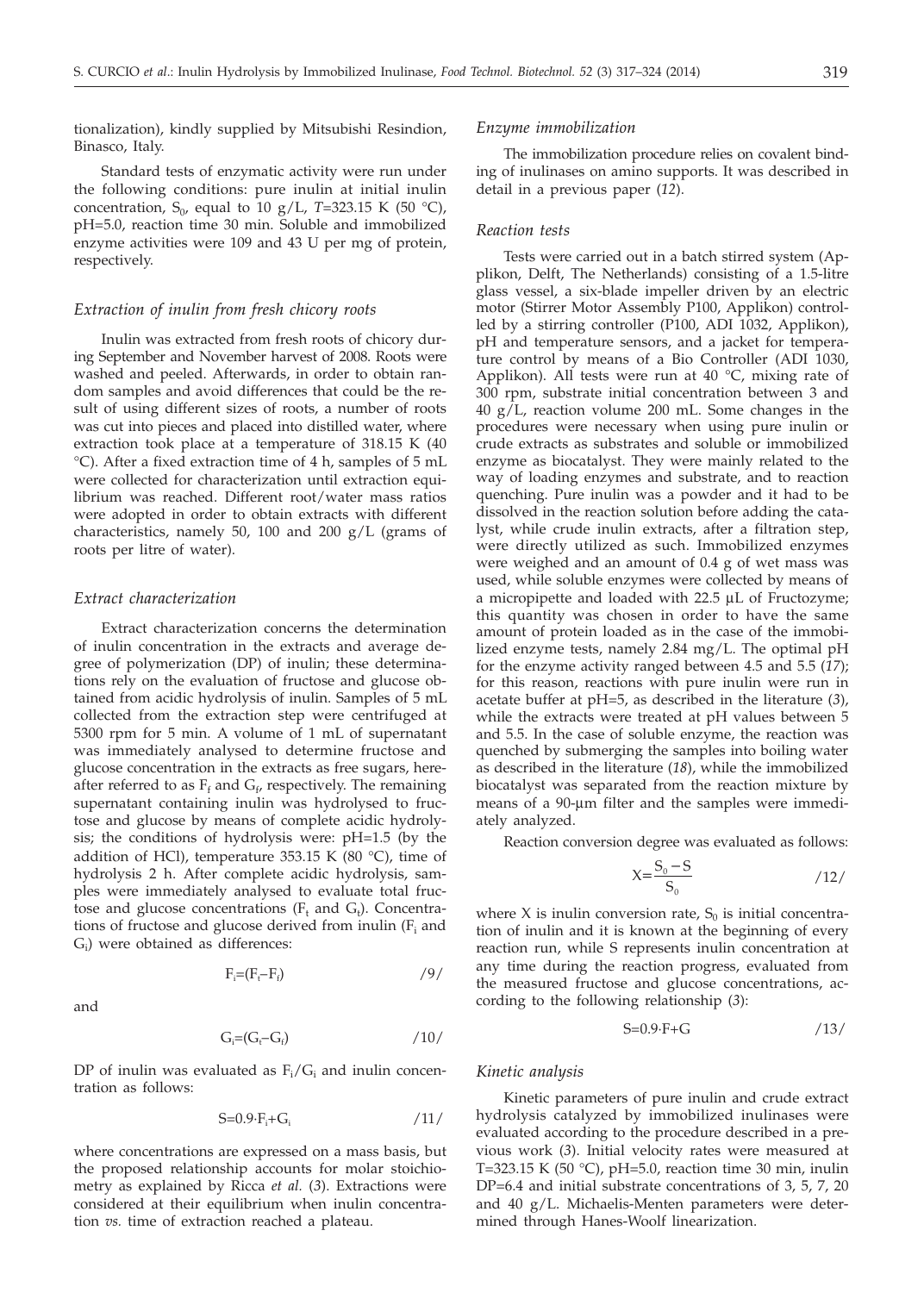#### *Sugar analysis*

Sugar analysis was performed using high-performance liquid chromatography (HPLC). The mobile phase was  $H_3PO_4$  aqueous solution (volume ratio of 0.1 %) and it was pumped at a flow rate of 0.5 mL/min. The column was a Supelcogel C610-H 300×7.8 mm (Supelco, Bellefonte, PA, USA). Analyses were run at room temperature. Under these conditions, fructose and glucose had retention times of 14.5 and 13 min, respectively. The detection relied on refractive index (RI 930 Jasco Europe, Milan, Italy). Quantification was based on a previously elaborated calibration curve.

#### *Statistical analysis*

Each experiment was repeated twice; however, only the average value of each of the two measurements was reported hereafter, since the calculated standard deviations never exceeded 5 %. The statistical analysis was performed using STATGRAPHICS v. 7.0 software (Statistical Graphics, Englewood Cliffs, NJ, USA) and the level of statistical significance was p<0.05. The effectiveness of the proposed mathematical model was evaluated by checking the coefficient of determination,  $\mathbb{R}^2$ , and the percentage error between the predicted and the experimental values.

# **Results**

# *Inulin extraction conditions*

Three extraction runs were carried out using different root/solvent ratios and chicory from different harvest times in order to obtain low concentration of the extract. The characteristics of extracts are reported in Table 1.

Table 1. Inulin concentration in the extracts and average degree of polymerization of inulin

| Extraction<br>test | $\frac{m(\text{root})}{V(\text{solvent})}/(g/L)$ | S/(g/L) | DP  | $M_{\rm r}$ |
|--------------------|--------------------------------------------------|---------|-----|-------------|
| E1                 | 50 <sup>a</sup>                                  | 9.1     | 10  | 1640        |
| E2                 | 100 <sup>b</sup>                                 | 15      | 4.8 | 800         |
| E3                 | 200 <sup>b</sup>                                 | 17.9    | 6.4 | 1050        |

<sup>a</sup>September harvest, <sup>b</sup>November harvest (2008); S=inulin concentration, DP=degree of polymerization; *M*r is the average molecular mass of the extracted inulin molecule (*M*r=162(DP–1)+180)

An obvious result was that an increase of inulin concentration was obtained by augmenting the solid/solvent ratio. As far as the DP is concerned, it was proved that late harvesting (November) was characterized by a decrease of DP (*19*); this justifies the high DP value in extraction test E1. The reason for the slight difference between E2 and E3 must be sought in the different storage times of chicory roots for the preparations (7 days and none, respectively), which is also known to influence the characteristics of inulin contained in the roots (*20*). Aiming at determining the effect of DP on enzymatic hydrolysis without the influence of substrate concentration, extracts reported in Table 1 were subsequently diluted in order to obtain inulin syrups with different DP but identical substrate concentration  $(9 \text{ g/L})$ . The major characteristics of the extracts exploited to perform the reaction tests (Table 1 summarizes the experimental conditions in which the extracts were obtained) are reported in Table 2. It is worthwhile noticing that dilution did not alter the DP values.

Table 2. Extracts used for enzymatic reaction tests

| Extract        | $S_0/(g/L)$ | DP  |
|----------------|-------------|-----|
| E1             | q           | 10  |
| E <sub>2</sub> | q           | 4.8 |
| E <sub>3</sub> | q           | 6.4 |

S0=initial inulin concentration, DP=degree of polymerization

A subsequent extraction run was carried out in order to obtain very concentrated syrup to be then used in successive diluted forms as a substrate for kinetic analysis of enzyme reaction. The extraction was run with September roots and solid/solvent ratio of 1000 g/L, resulting in 71 g/L of inulin syrup with DP=7. From this extract, syrups for kinetic analysis at initial inulin concentrations of 3, 5, 7, 10, 20 and 40  $g/L$  were obtained by dilution with distilled water.

As a standard, the performance of soluble enzyme on both pure and crude inulin was tested. Extract E3 was chosen as crude substrate; it had DP=6.4, while the DP of pure (reagent grade) inulin was found equal to 28, after complete acidic hydrolysis. Fig. 1 shows the activity of the enzyme in its native form on both crude extract and pure inulin.



**Fig. 1.** Soluble enzyme activity on crude extract, as compared to pure inulin (initial inulin concentration  $S_0=9$  g/L, degree of polymerization DP=6.4 and 28, respectively, and enzyme loading  $E_0$ =2.84 mg of protein per L)

The extremely fast reaction rate of crude extract hydrolysis is obvious; its final conversion was reached after about 4 h, and after the same time pure inulin was only converted to an extent of 80 %. When reaction rates were evaluated at the beginning of the reaction, *i.e.* at the same substrate concentration, the activity of soluble enzyme was found to be three times higher on crude than on pure inulin, with 60 and 20 % conversion, respectively, after 30 min. The faster hydrolysis of crude inulin with respect to that of reagent grade inulin indi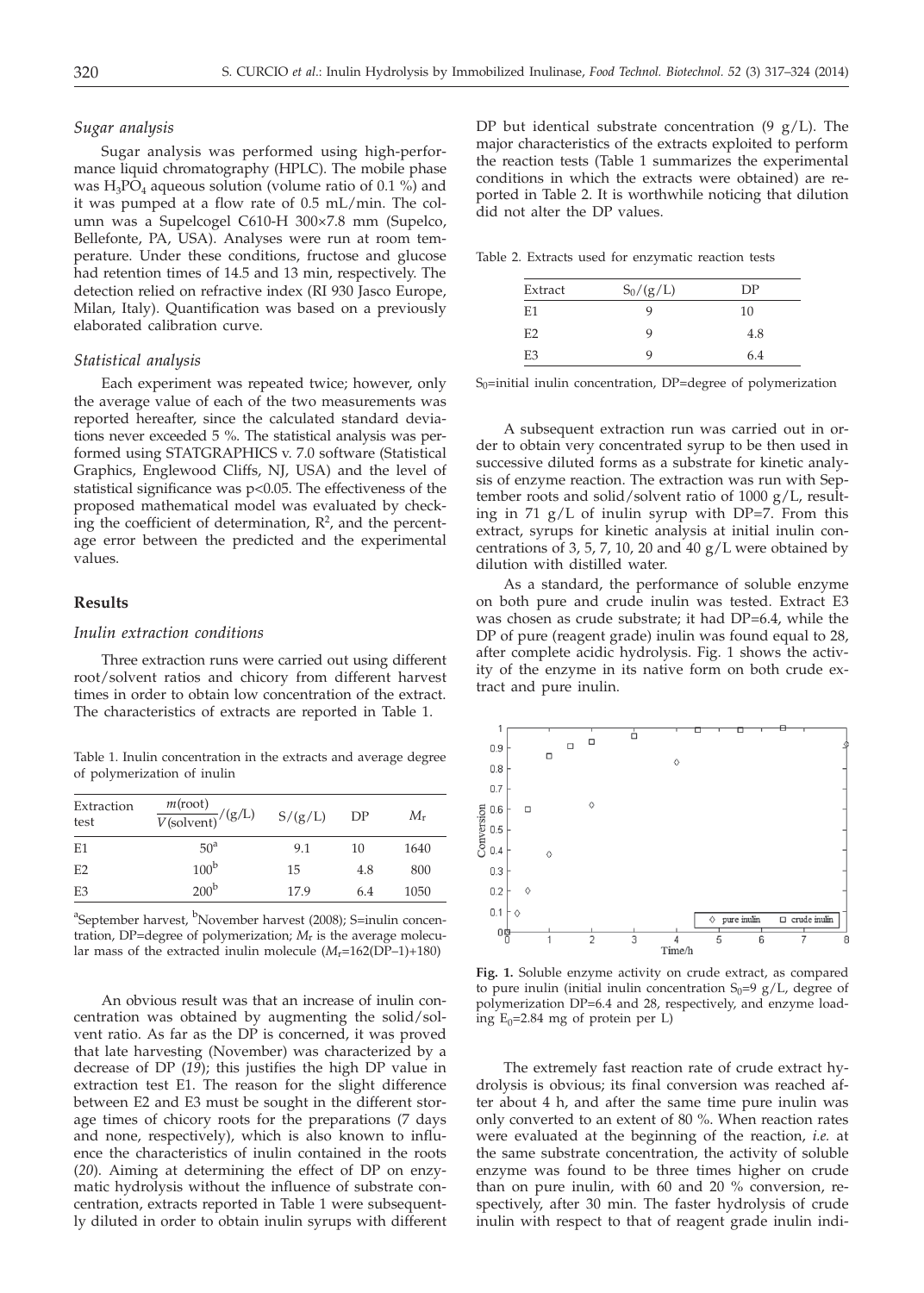cated, on the one hand, that no enzyme inhibitors were present in the extracts and, on the other hand, that there was a performance improvement when using raw extracts as substrates. This was due to the difference in DP, with small molecules having higher affinity for the enzyme. Moreover, the effect of mass transport resistances, possibly affected by inulin molecular size, could be excluded due to homogeneous catalysis provided by soluble enzymes in their native state. This topic will be addressed in the next section on kinetic analysis of the performance of immobilized catalyst.

From standard activity data on pure inulin, the ratio between soluble and immobilized standard activities (Materials section) was equal to 39 %. A test of hydrolysis of chicory extracts catalyzed by the immobilized enzyme was run to establish if the new immobilized enzyme was actually able to catalyze the reaction on crude extracts and to evaluate possible differences with respect to the soluble enzyme. The E3 extract (DP=6.4) was chosen as substrate; experimental results, as compared to those relative to the soluble enzyme, are reported in Fig. 2.



**Fig. 2.** Performance of immobilized *vs.* soluble enzyme on the same protein loading basis (initial inulin concentration  $S_0=9$ g/L, degree of polymerization DP=6.4 and 28, respectively, and enzyme loading  $E_0$ =2.84 mg of protein per L)

First of all, it is of relevance that immobilized enzyme could bring crude substrate to complete conversion. Moreover, when its activity was compared to that of soluble enzyme, the latter still remained more active. It is worthwhile observing that, in the case of pure inulin, the activity ratio between immobilized and soluble enzyme was equal to 39 %, whereas in the case of crude extract hydrolysis it was only 63 %. The immobilized catalyst had a great potential in crude inulin hydrolysis; moreover, the difference in the activities of the soluble and the immobilized enzyme was not due to an intrinsic activity loss of the immobilized catalyst, but, to a certain extent, to the effect of mass transport resistances in respect to the high molecular mass of pure inulin.

With this promise of an active biocatalyst (Fig. 2) and an effect of different substrates on inulinase activity (Fig. 1), the performance of the immobilized catalyst was tested on different extracts, characterized by the properties reported in Table 2. Experimental results of the reaction tests are reported in Fig. 3.

Results shown in Fig. 3 were of crucial importance since they allowed assessing that the differences already



**Fig. 3.** Comparison of the effects of different degrees of polymerization (DP) on immobilized enzyme-catalyzed hydrolysis (initial inulin concentration  $S_0=9$  g/L, and enzyme loading  $E_0=$ 2.84 mg of protein per L)

observed in Fig. 1 did not depend on the use of crude or reagent grade inulin, but rather on the faster catalysis achievable with lower molecular mass of substrates. In fact, the three series of data in Fig. 3 were all relative to crude inulin from chicory root extracts; the only difference between them was the molecular mass of the substrate. For instance, the reaction of the substrate with DP=4.8 was completed after 4 h, while in the case of DP=6.4, 6 h were necessary; after the same time, substrate with DP=10 reached only 60 % conversion. The effect of DP values, ranging between 4.8 and 28, on the reaction rate (initial activities after 30 min) is reported in Fig. 4.



**Fig. 4.** Effect of the degree of polymerization of inulin (DP) on the reaction rate evaluated after 30 min (initial inulin concentration  $S_0=9$  g/L, and enzyme loading  $E_0=2.84$  mg of protein per L)

With reaction rates decreasing to 30 % when passing from DP=4.8 to 10, the degree of polymerization must be definitely considered as a process variable in enzymatic hydrolysis of inulin. In a process design perspective, though, the kinetics of crude chicory extracts must be known. In this context, using data from pure inulin hydrolysis could lead to mistaken quantification of the appropriate enzyme loading. In order to obtain a tool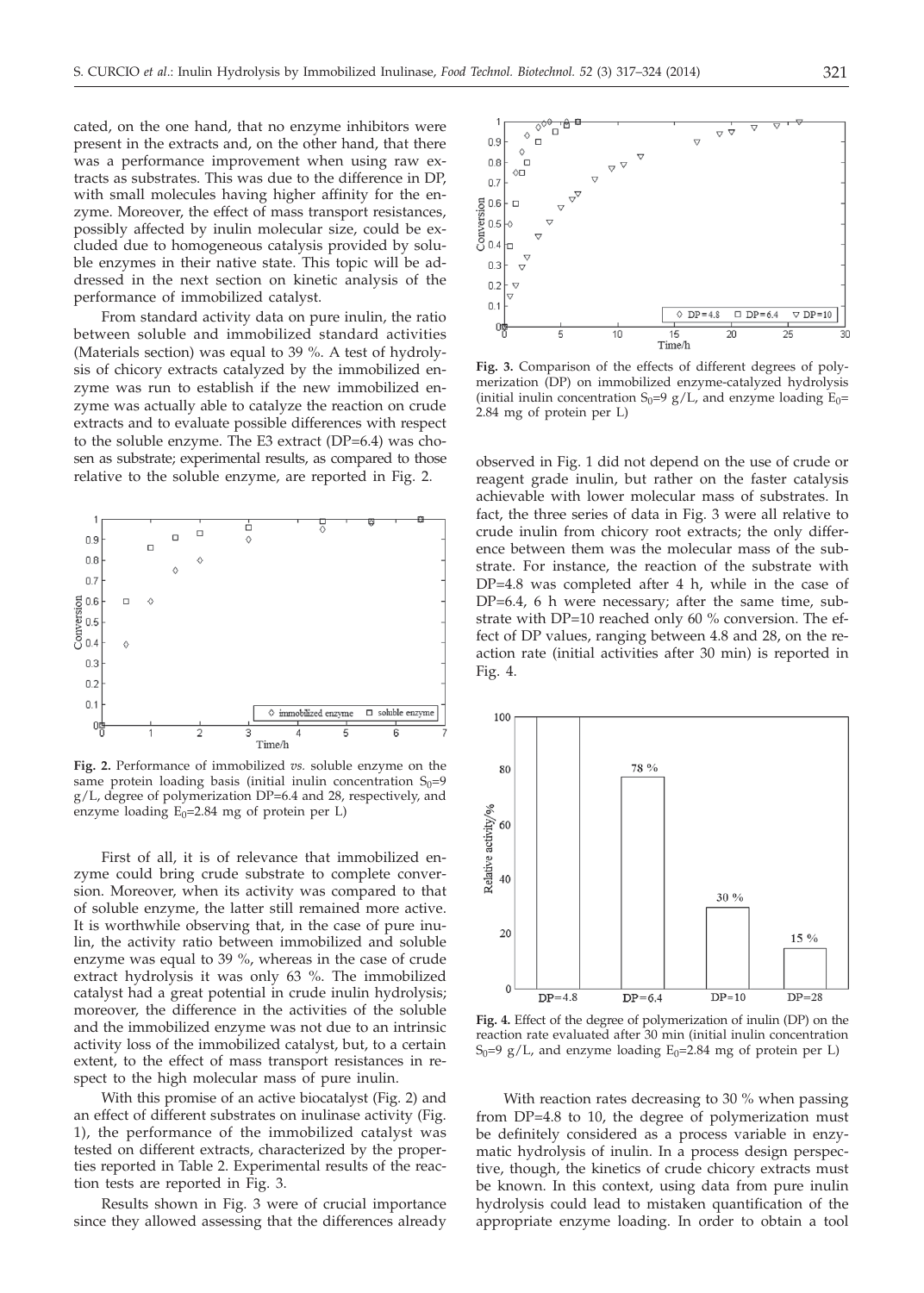for quantitative comparison of pure and crude inulin kinetics, a kinetic study for these two cases was undertaken and reported in the next section.

#### *Kinetic analysis*

As far as the kinetics of the hydrolysis of crude inulin extracts catalyzed by immobilized enzymes was concerned, duplicate reaction runs were carried out at different substrate initial concentrations; the coefficients of variation of duplicate data (not shown) never exceeded 5 %. From these data, initial slopes were evaluated in order to obtain reaction rates at any substrate concentration; initial velocity experiments were always stopped before 10 % conversion and linear interpolation of initial concentration data gave statistically satisfactory fitting. Once reaction rates *vs.* substrate concentrations data were available, they were correlated through Michaelis-Menten kinetics. The applicability of Michaelis-Menten model to this system and the values of kinetic parameters were evaluated through different linear manipulations of Michaelis-Menten equation. Hanes-Woolf plot offered best data fitting and it was chosen for the estimation of parameters (Fig. 5).



**Fig. 5.** Kinetic fitting and parameter determination for crude inulin hydrolysis (degree of polymerization DP=6.4). Hanes- -Woolf plot (*K*m/*v*max=36.18 min; 1/*v*max=5.19 (min·L/g)). Lines around the fitting curve represent 95 % confidence interval. S<sub>0</sub>=initial inulin concentration,  $v_0$ =initial reaction rate

The fitting within 95 % confidence interval proved that Michaelis-Menten model was appropriate for the reaction under study and kinetic parameters could be estimated with satisfactory accuracy. From intercept and slope of the straight line in Fig. 5, the following values of kinetic parameters were obtained:  $v_{\text{max}}$ =0.156 mM/min= 0.19 (g/L)/min and  $K_m$ =5.75 mM =7.0 g/L.

If the rate equation is substituted into a substrate mass balance equation for a batch reactor, the following integrated solution, expressed as a relationship between reaction time and current substrate concentration, can be used for validation over a wide range of reaction conversions:

$$
t = \frac{K_{\rm m}}{v_{\rm max}} \ln \left( \frac{S_0}{S} \right) + \frac{(S_0 - S)}{v_{\rm max}} \tag{14}
$$

Validation was shown in Fig. 6.



**Fig. 6.** Kinetic model validation for crude inulin hydrolysis. Continuous lines represent model predictions. S=inulin concentration

The comparison shown in Fig. 6 was referred to conversion values, which were often above 50 % (much higher than those at 10 % used for the kinetic model implementation). The good agreement between experimental and predicted data validated the model, with the deviation being often below 5 %, especially at high substrate concentrations, which is definitely more interesting from a process development perspective.

A kinetic analysis identical to that performed on crude inulin at DP=6.4 was performed with pure inulin at DP=28, finding slower kinetics as already observed in Figs. 1 and 3. The rate equation was confirmed to follow the Michaelis-Menten model and the reliability of fitting and parameter estimation were very similar to that shown for crude inulin. The results in terms of kinetic parameters are reported in Table 3 as compared to the results found for crude inulin.

Table 3. Comparison of Michaelis-Menten kinetic parameters at different degrees of polymerization of inulin

| Inulin            | $K_{m}$ |  | $v_{\rm max}$                                      |  |  |
|-------------------|---------|--|----------------------------------------------------|--|--|
| Pure<br>$DP = 28$ |         |  | 10.4 mM $49 g/L$ 0.042 mM/min 0.2 (g/L)/min        |  |  |
| Crude<br>$DP=6.4$ |         |  | 5.7 mM $7.0 \text{ g/L}$ 0.16 mM/min 0.2 (g/L)/min |  |  |

*K*m=Michaelis constant, *v*max=maximum reaction rate, DP=degree of polymerization

#### *Analysis of mass transport effects*

As demonstrated in the theoretical section, the effect of DP on the observed reaction rates in terms of mass transport could be evaluated through calculation of mass transport coefficients. According to Eq. 8, the ratio of the mass transport coefficients,  $k_c$ , for pure inulin ( $M_r$ =4700) and crude inulin  $(M_r=1300)$  is:

$$
\frac{k_{\rm c, pure}}{k_{\rm c, crude}} = \left(\frac{4700}{1300}\right)^{-0.4} = 0.6 \tag{15/}
$$

Eq. 15 states the importance that the effect of DP on mass flux, of which  $k_c$  is a measure, be taken into ac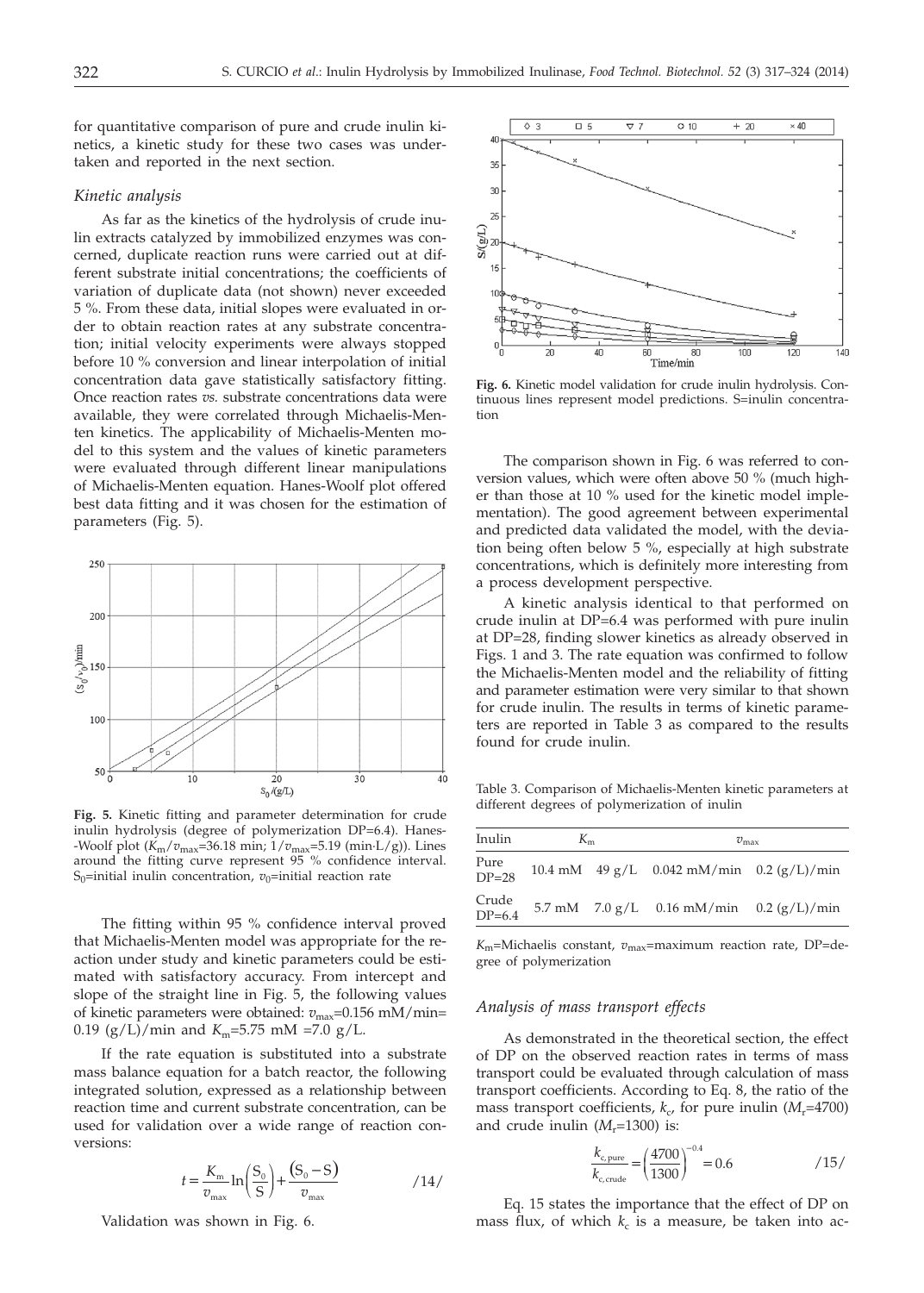count, since  $k_c$  can almost double when passing from big to small molecules. However, in the present case, it was crucial to estimate the effect of mass transport on the observed process rate, as it was determined by both mass transport and intrinsic kinetics. This could be done by comparison of experimental data of soluble enzyme (no mass transport resistances) and immobilized enzyme. It can be seen in Fig. 1 that the ratio of (intrinsic) reaction rate,  $v_{\text{intr}}$  of soluble enzyme to crude and pure inulin was equal to 3; this was due only to the effect of different DP.

$$
\frac{v_{\text{intr, crude}}}{v_{\text{intr, pure}}} = 3 \tag{16/}
$$

It can be seen from the data on immobilized enzyme shown in Table 3 that the reaction rate ratio with crude and pure inulin under the same conditions as those reported in Fig. 1 was equal to 3.4, and this was to be ascribed to both kinetics and transport.

$$
\frac{v_{\text{imm, crude}}}{v_{\text{imm, pure}}} = 3.4 \tag{17}
$$

By comparison of the ratios for soluble and immobilized enzymes (Eqs. 16 and 17), mass transport affected the observed reaction rate by 13 %:

$$
\frac{\left(\frac{v_{\text{imm, crude}}}{v_{\text{imm,pure}}}\right) - \left(\frac{v_{\text{int, crude}}}{v_{\text{int, pure}}}\right)}{\left(\frac{v_{\text{int,curve}}}{v_{\text{int,pure}}}\right)} \cdot 100 = \frac{3.4 - 3}{3} \cdot 100 = 13 \text{ % } /18 /
$$

The remaining difference (87 %, the major part) between crude and pure inulin hydrolysis performance by immobilized biocatalyst was solely due to kinetic effects.

#### **Discussion**

From the data in Table 3, all the difference between the kinetic behaviour of crude (low DP) and pure (high DP) inulin could be interpreted according to the different values of  $K<sub>m</sub>$  and  $v<sub>max</sub>$ . This opened up a discussion on the phenomenological interpretation of the difference of reaction rates between low and high DP of inulin substrates. In Michaelis-Menten model, at a fixed enzyme loading,  $v_{\text{max}}$  was proportional to the kinetic constant of the reaction. From this point of view, the molar changes of  $v_{\text{max}}$  should be interpreted as a faster release of the product once the enzyme had come in contact with the substrate. Instead, when  $v_{\text{max}}$  was calculated in terms of mass changes, it was constant, meaning that the mass rate of product release was only dependent on the enzyme-substrate (ES) complex concentration and not on the type of substrate (small or big inulin molecule). Moreover, at low E/S ratios, as in this work, ES concentration depended on the enzyme concentration only, and not on the substrate molar concentration. On the other hand,  $K<sub>m</sub>$  can be considered as an indirect measure of the free energy change due to substrate binding to the enzyme (*21*) or, in other words, an inverse measure of the affinity between the enzyme and substrate: the higher  $K<sub>m</sub>$  value, the lower the affinity (higher free energy change). Therefore, back to the results in Table 3, faster kinetics of crude inulin substrate could be explained as a higher affinity of inulinases to small molecules than to high molecular mass molecules, with  $K<sub>m</sub>$  becoming seven times bigger when expressed as mass concentration and only twice when expressed as molar concentration, when the DP decreased by a factor of four.

This certainly clarified the role of the degree of polymerization of inulin on the rate of reaction and revealed the potential of a classical tool, such as kinetic analysis, in giving a direction for the phenomenological explanation of the evidence of practical interest.

### **Conclusions**

In the present paper, the efficiency of an immobilized catalyst in the hydrolysis of raw inulin extracts for fructose production was proved. The immobilized enzyme exhibited lower activity with respect to that of native enzyme, which is expected in enzyme immobilization. However, in the present work, it was demonstrated that this was true only when reagent grade inulin with high DP was adopted as a substrate; in that case, it was thought that molecular size of the substrate represented a limiting factor for efficient interaction between the immobilized enzyme and the substrate itself. This hypothesis was supported by the fact that the divergence between soluble and immobilized biocatalyst was significantly reduced when low molecular mass substrates were processed, as it is the case for crude inulin. On the basis of that, the exploited immobilized enzyme proved to have a great potential in industrial application of inulin hydrolysis.

In addition to these practical findings, a relevant contribution to the scientific understanding of this reaction was ascertained: the importance of the degree of polymerization of inulin in the reaction performance. This was proved experimentally, quantified and explained on the basis of a kinetic analysis. In particular, the effect of inulin molecular mass was related to the dependence of enzyme-substrate affinity here expressed in terms of Michaelis constant and, to a lesser extent, to mass transport resistances. It was evidenced that different DPs of typical inulin extracts determined relevant changes of reaction performance in terms of conversion; these could, in turn, lead to an erroneous estimation of the reaction time or of the enzyme loading necessary for a reaction to get a given conversion in a given reaction time. Due to the generally high impact of enzyme costs on the overall costs of an enzymatic process, it is our belief that these effects should always be considered during calculations and design of bioprocesses of natural polymers.

#### **Nomenclature**

| a, b, c   | semi-empirical coefficients               |
|-----------|-------------------------------------------|
| D         | immobilized biocatalyst particle diameter |
| $D_{AB}$  | inulin diffusivity in water               |
| DP        | degree of polymerization                  |
| E         | enzyme loading                            |
| <b>FS</b> | enzyme-substrate complex                  |
| F         | fructose concentration                    |
| G         | glucose concentration                     |
| $k_c$     | mass transport coefficient                |
|           |                                           |